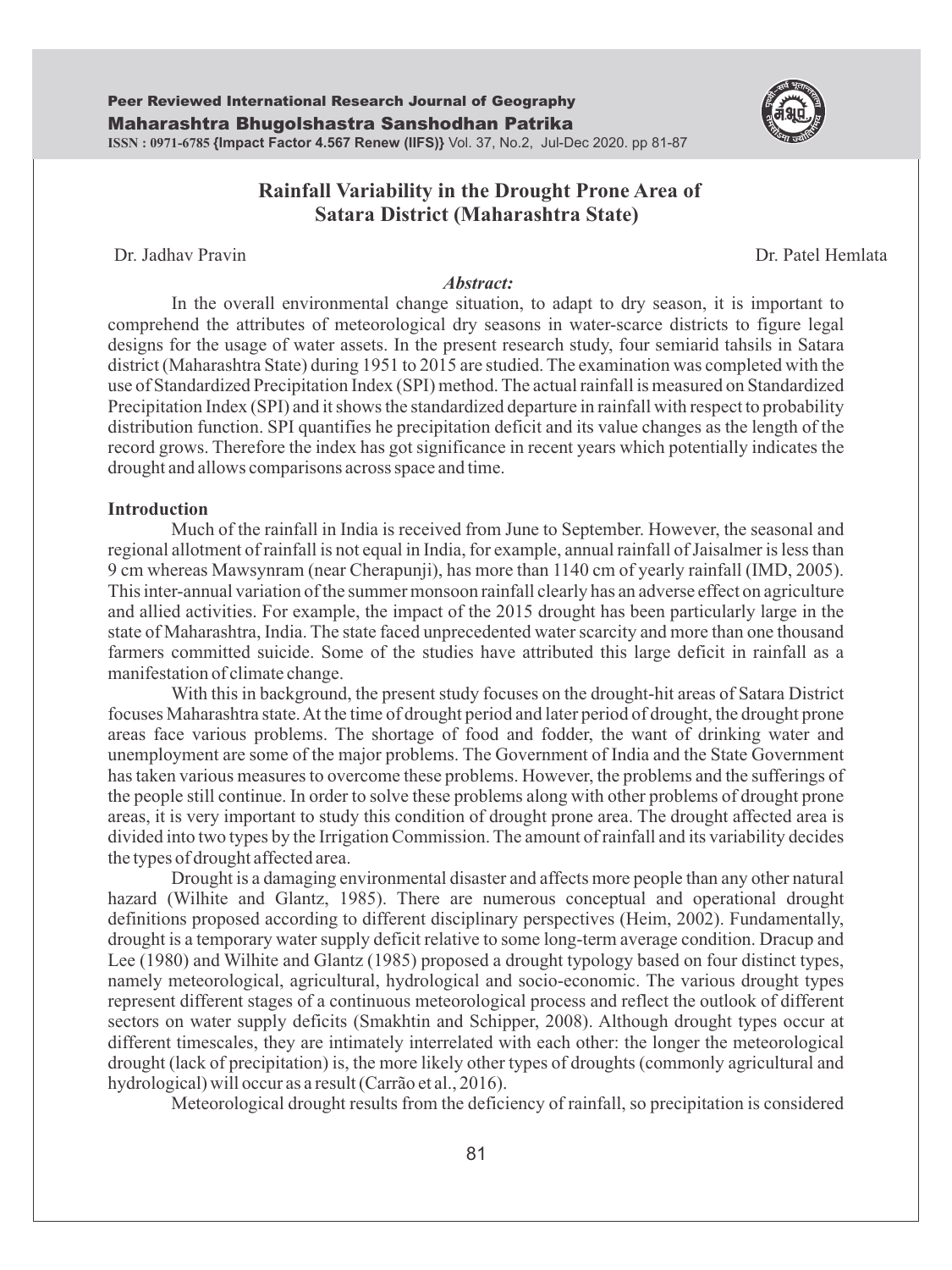as a fundamental driver. Thus, many signs of drought monitoring are based on rainfall. The rainfall is primary source of water and it affects the situation of irrigation. The irrigation has great impact on the agricultural landuse. Thus, the rainfall has great concern with the agricultural landuse. Many indices have been used to study droughts across the world. Most of these indices require elaborate data of different parameters. While the computation of SPI needs a long term data on precipitation to decide the probability distribution function. Hence, SPI is recommended by WMO and many national hydrometeorological organizations across the world due to its simplicity and versatility. Further, SPI can be calculated for different monthly timescales (3, 6, 12, 24, and 48 months) to reflect the temporal behavior of drought. Based on these results, the type of drought can be defined.

In drought prone areas people face problems of shortage of food and water. The serious problem is shortage of drinking water and unemployment. It affects local migration and increases poverty. Satara district is marked as one of the drought districts of Maharashtra, particularly the eastern part of Satara district is designated as drought prone area. Out of 11 tahsils, 4 tahsils displays dominant drought characteristics and one tahsil (i.e., Koregaon) is partially affected by drought. The four tahsils of Khandala, Phaltan, Man and Khatav have low rainfall between 300 to 600 mm. Groundwater levels went down in these tahsils, so there is a need for more water in this area. With this in background, the present research study tries to understand the characteristics of droughts using SPI in four tahsils of Satara, namely Khandala, Phaltan, Man and Khatav.

# **Study area:**

The drought prone area of Satara district lies in the eastern part of the district, between 17º39' N to 18º03' N latitudes and 74º 01'E to 74º54'E longitudes (Figure 1). It covers four tahsils namely Khatav, Man, Phaltan and Khandala. All these four tahsils are studied in the present research. The study area occupies an area of 4537.73 sq. km.



Fig. 1: Study Area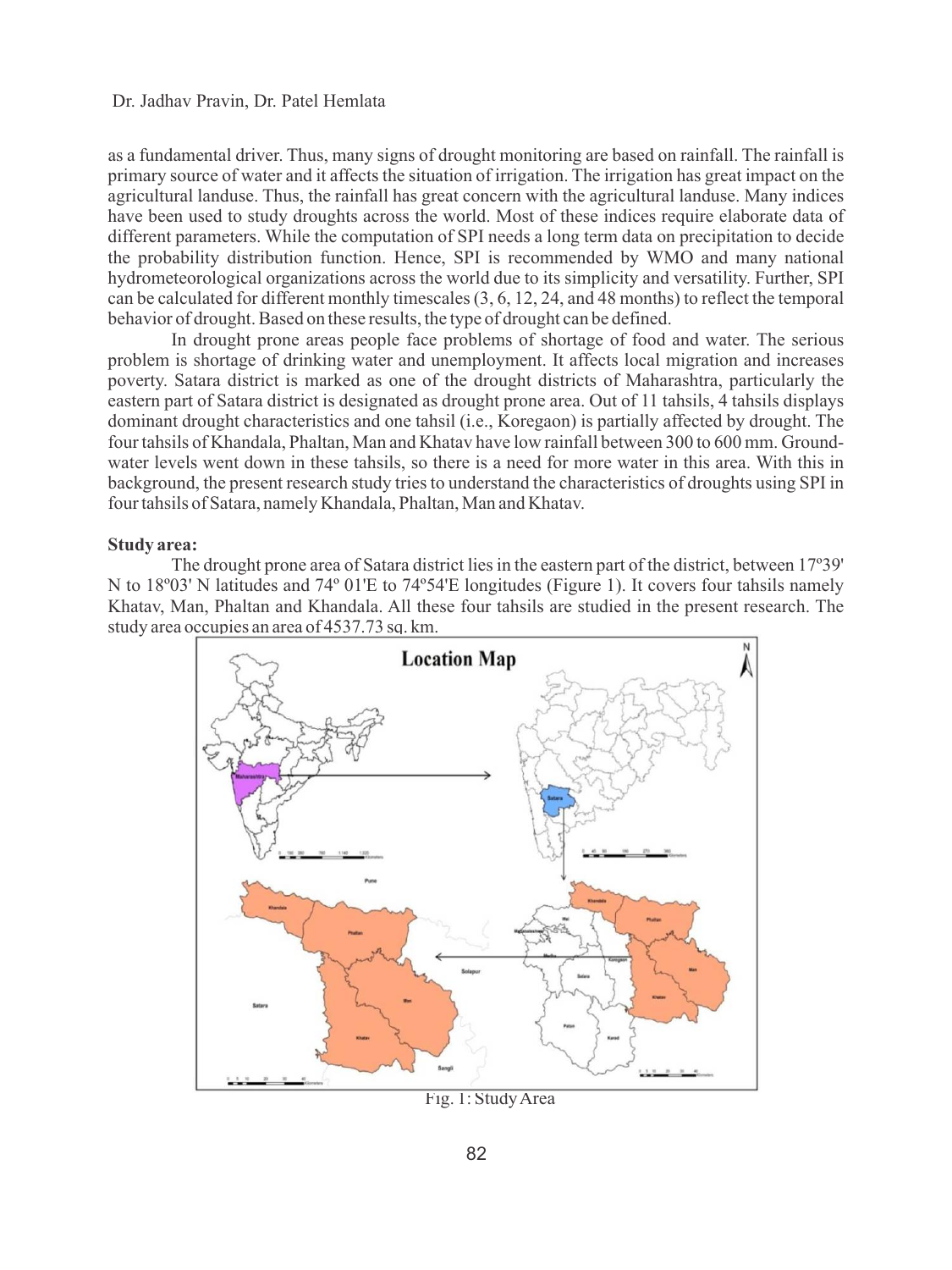### **Objectives:**

1. To understand the month-wise rainfall pattern in the study area.

2. To calculate month-wise SPI from 1951 to 2015 for the classification and explanation of the study area.

# **Methodology:**

As the present study is mainly focused on the study of meteorological drought, monthly monsoon rainfall data (June–September) of 65 years were collected from the India Meteorological Department (IMD). Standardized Precipitation Index (SPI) developed by McKee et al. (1993, 1995) used in the present study requires only precipitation data and it also gives a better representation of abnormal wetness and dryness. The SPI calculation for any location is based on the long-term precipitation record for a desired period. This long-term record is fitted to a probability distribution, which is then transformed into a normal distribution so that the mean SPI for the location and desired period is zero. Thus, the understanding that a shortage of precipitation has different effect on groundwater, soil moisture, reservoir storage, stream flow and snowpack has led to development of SPI (Mckee,; Doesken & Kleist, 1993).

For calculation of SPI, the four seasons of monsoon rainfall (June to September) were considered. The total seasonal rainfall was calculated for each year from 1951 to 2015. Conceptually, SPI is equivalent to the Z-score used in statistics and is expressed as:

$$
SPI = \frac{X - \mu}{\sigma}
$$

Where, SPI is the Standardized Precipitation Index of a given time period X is the precipitation total for the given time period μ is the long-term precipitation mean σ is the standard deviation

Since precipitation has a skewed distribution, the precipitation data was first transformed to a more Gaussian curve or transformed to a normal probability distribution. The procedure and formula for computation of SPI is as follows:

• The precipitation values is converted to log normal (ln) values and the statistics U, shape parameter  $(\beta)$  and scale parameter  $(\alpha)$  of gamma distribution are computed with the help of following formulas:  $log mean = \bar{X} ln$ 

$$
U = \overline{X} \ln \frac{\Sigma \ln (X)}{N}
$$

$$
\beta = \frac{1 + \sqrt{1 + \frac{4U}{3}}}{4U}
$$

$$
\alpha = \frac{\overline{X}}{B}
$$

• The resultant parameters are then used to find the cumulative probability of an observed precipitation event. The cumulative probability is given by:

$$
G = \frac{\int_0^x x^{a-1} e^{-\frac{1}{\beta}} dx}{\beta^{\alpha} \Gamma(\alpha)}
$$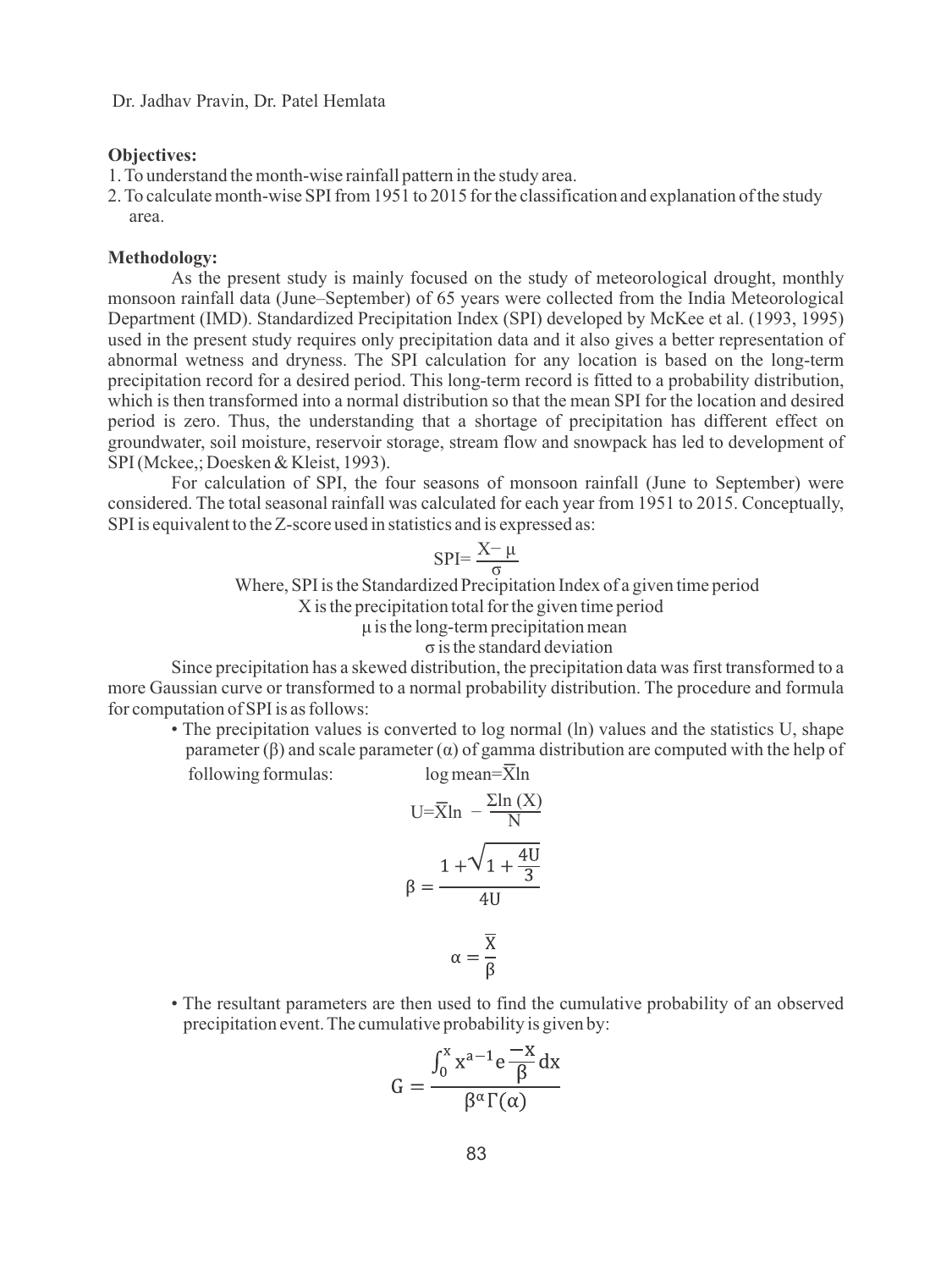• Since the gamma function is undefined for  $x = 0$  and a precipitation distribution may contain zeroes, the cumulative probability becomes:

$$
H(x) = q + (1 - q)G(x)
$$

where 'q' is the probability of zero.

- The cumulative probability  $H(x)$  is then transformed to the standard normal random variable Z with mean zero and variance of one, which is the value of the SPI following Edwards and McKee (1997), with the help of graphical method.
- The approximate conversion of these graphical values is then done using the alternative provided by Abramowitz and Stegun (1965) as follows:

$$
Z = SPI = -(t - \frac{c_0 + c_1 t + c_2 t^2}{1 + d_1 t + d_2 t^2 + d_3 t^3}) \dots \dots \text{ in case } 0 < H(x) \le 0.5
$$

$$
Z = SPI = + (t - \frac{c_2 t^2}{1 + d_1 t + d_2 t^2 + d_3 t^3}) \dots \dots \text{ in case } 0.5 < H(x) \le 1
$$

where,

$$
t = \sqrt{\ln(\frac{1}{H(x)^2})}
$$
 .... in case  $0 < H(x) \le 0.5$ 

$$
t = \sqrt{\ln\left(\frac{1}{1.0 - H(x)^2}\right)} \dots \dots \text{ in case } 0.5 < H(x) \le 1
$$

The values of c0, c1, c2, d1, d2, and d3 given in the above equations are constants widely employed for SPI computation (Abramowitz and Stegun, 1965).

$$
\begin{array}{l} \mathrm{c}_0\text{=}2.515517\\ \mathrm{c}_1\text{=}0.802583\\ \mathrm{c}_2\text{=}0.010328\\ \mathrm{d}_1\text{=}1.432788\\ \mathrm{d}_2\text{=}0.189269\\ \mathrm{d}_3\text{=}0.001308 \end{array}
$$

In the analysis obtained, positive SPI values indicate greater than median precipitation and negative values indicate less than median precipitation. As the SPI is normalized, it is a better indicator for drought intensity assessment, where results can be further used to correlate with food grain productivity in future, particularly during dry monsoon years.

### **Analysis and Findings:**

The SPI values for all the four months of the summer monsoon season from 1951 to 2015 were calculated and tabulated (Table 1.1).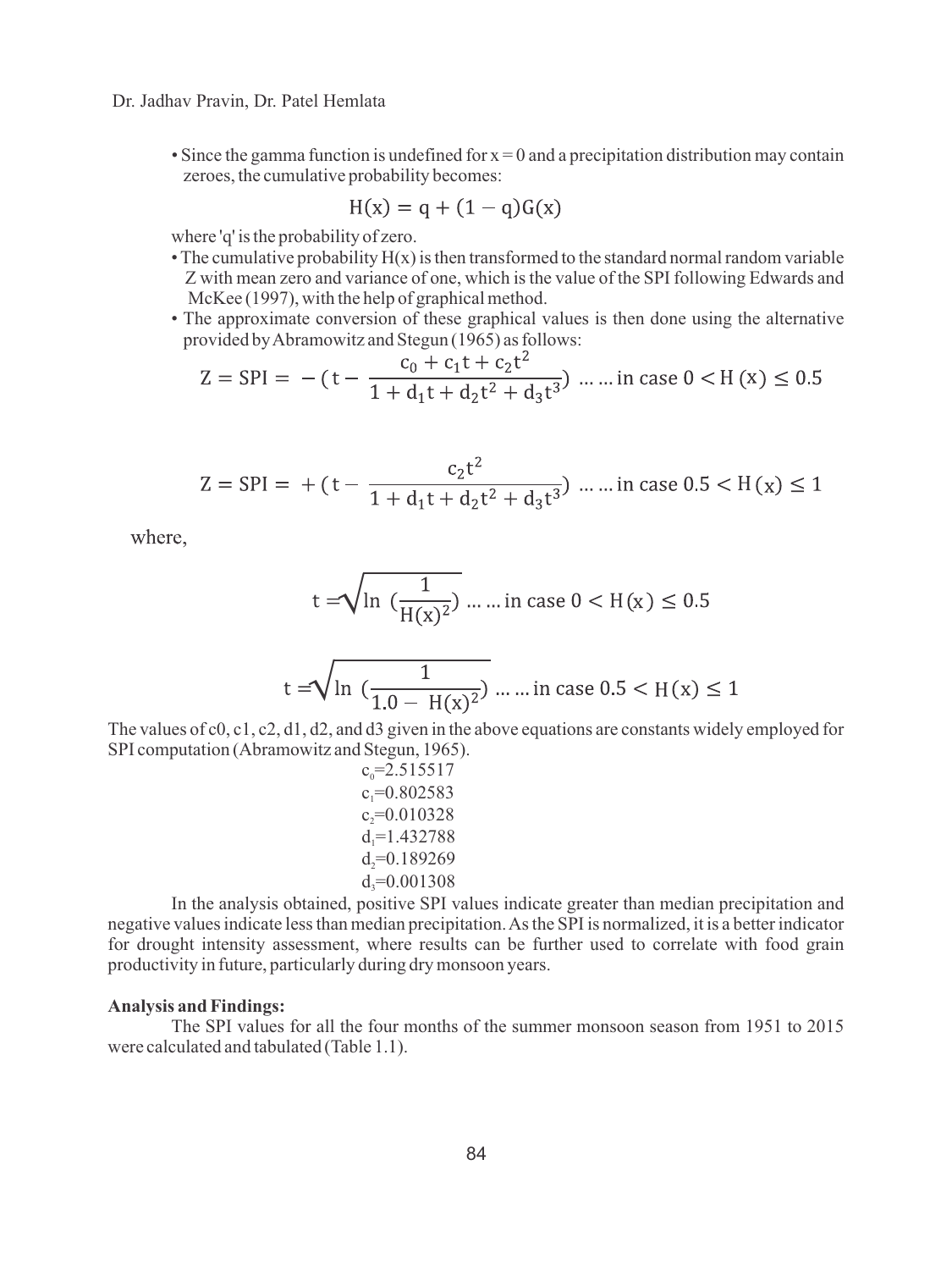| Sr. No.                  | Years | <b>SPI</b> values | Sr. No. | Years | SPI values |
|--------------------------|-------|-------------------|---------|-------|------------|
| $\,1$                    | 1951  | $-0.53$           | 33      | 1983  | $-0.05$    |
| $\overline{2}$           | 1952  | $-1.09$           | 34      | 1984  | $-0.41$    |
| $\overline{3}$           | 1953  | $-0.38$           | 35      | 1985  | $-0.93$    |
| $\overline{4}$           | 1954  | $-0.59$           | 36      | 1986  | $-0.61$    |
| 5                        | 1955  | $-0.1$            | 37      | 1987  | $-0.07$    |
| 6                        | 1956  | $-0.22$           | 38      | 1988  | 0.55       |
| $\overline{\mathcal{I}}$ | 1957  | $-0.24$           | 39      | 1989  | 0.39       |
| 8                        | 1958  | $-0.46$           | 40      | 1990  | $-0.69$    |
| 9                        | 1959  | 0.07              | 41      | 1991  | 0.29       |
| 10                       | 1960  | 0.61              | 42      | 1992  | $-0.39$    |
| 11                       | 1961  | $-0.03$           | 43      | 1993  | $-0.71$    |
| 12                       | 1962  | 1.46              | 44      | 1994  | $-0.3$     |
| 13                       | 1963  | $-0.51$           | 45      | 1995  | $-0.42$    |
| 14                       | 1964  | 0.81              | 46      | 1996  | 0.05       |
| 15                       | 1965  | $-0.38$           | 47      | 1997  | $-0.41$    |
| 16                       | 1966  | $-0.02$           | 48      | 1998  | 0.65       |
| 17                       | 1967  | $-0.09$           | 49      | 1999  | $-0.02$    |
| 18                       | 1968  | 0.09              | 50      | 2000  | $-0.37$    |
| 19                       | 1969  | 0.42              | 51      | 2001  | $-0.6$     |
| 20                       | 1970  | $-0.74$           | 52      | 2002  | $-0.98$    |
| 21                       | 1971  | $-0.33$           | 53      | 2003  | $-1.63$    |
| 22                       | 1972  | $-1.67$           | 54      | 2004  | 0.5        |
| 23                       | 1973  | 0.51              | 55      | 2005  | 4.4        |
| 24                       | 1974  | 0.35              | 56      | 2006  | 0.23       |
| 25                       | 1975  | 0.27              | 57      | 2007  | 1.04       |
| 26                       | 1976  | 0.08              | 58      | 2008  | $-0.07$    |
| 27                       | 1977  | $-0.13$           | 59      | 2009  | 1.82       |
| 28                       | 1978  | $-0.26$           | 60      | 2010  | 0.89       |
| 29                       | 1979  | 0.97              | 61      | 2011  | $-0.75$    |
| 30                       | 1980  | $-0.1$            | 62      | 2012  | $-1.18$    |
| 31                       | 1981  | 1.06              | 63      | 2013  | 0.67       |
| 32                       | 1982  | $-0.47$           | 64      | 2014  | 0.14       |
|                          |       |                   | 65      | 2015  | $-0.6$     |

Table 1 SPI of the Study Area

The table depicts the trends in SPI in the four month growing period of June-September over the four tahsils covered under the study region. The SPI values are also shown graphically in Figure 2. The figure indicates that out of 65 years, 40 years reflect negative Thus; the SPI values signify the predominance of drought characteristics in the study region. However, it should also be noted that there are high magnitude positive SPI values, thereby demonstrating the higher degree of rainfall variability in the region.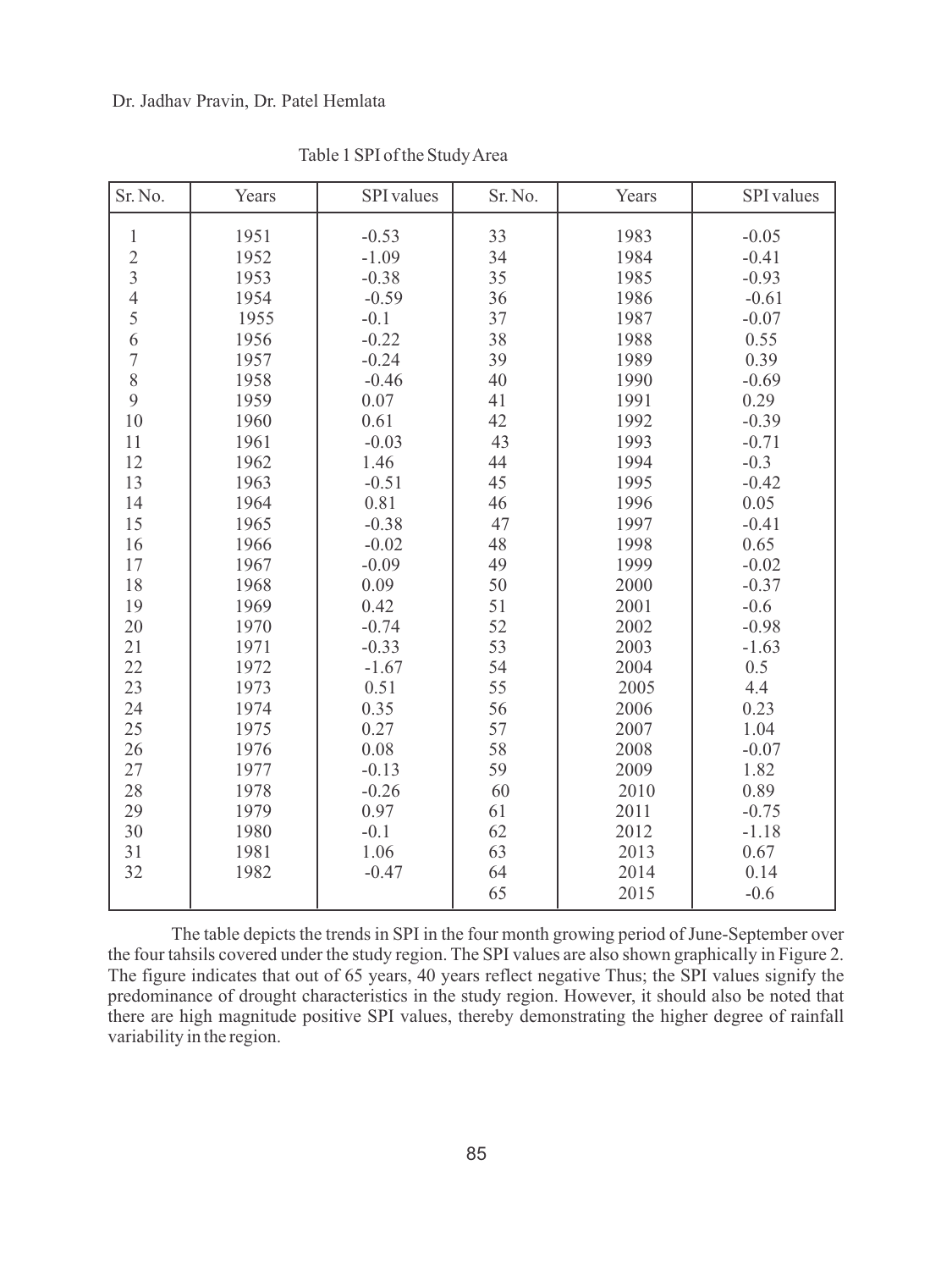

Fig. 2 SPI values from 195 to 2015

The SPI values are further classified according to its magnitude, showing the different categories of droughts, based on their severity (Table 2).

| Category       | Description                | <b>SPI</b>       |
|----------------|----------------------------|------------------|
| D <sub>0</sub> | No Drought                 | $> -0.5$         |
| D <sub>1</sub> | Abnormally Dry             | $-0.5$ to $-0.7$ |
| D2             | Moderate Drought           | $-0.8$ to $-1.2$ |
| D <sub>3</sub> | Severe drought             | $-1.3$ to $-1.5$ |
| D <sub>4</sub> | <b>Extreme Drought</b>     | $-1.6$ to $-1.9$ |
| D5             | <b>Exceptional Drought</b> | Less than $-1.9$ |

**Table 2 Classification Scheme: Drought Severity Classification (Modified)** 

In the present study, the tahsil-wise SPI values were also analysed and were tabulated according to the criteria given above for assessing the severity of droughts (Table 3).

**Table 3 Number of Years in Different Categories of Drought (1951 To 2015)** 

| Category       | Khatav | Man | Khandala | Phaltan |
|----------------|--------|-----|----------|---------|
| D <sub>0</sub> | 48     | 45  | 48       |         |
| D1             |        |     |          |         |
| D <sub>2</sub> |        | 10  | 14       |         |
| D <sub>3</sub> |        |     |          |         |
| D4             |        |     |          |         |
| D <sub>5</sub> |        |     |          |         |
|                |        |     | ნა       |         |